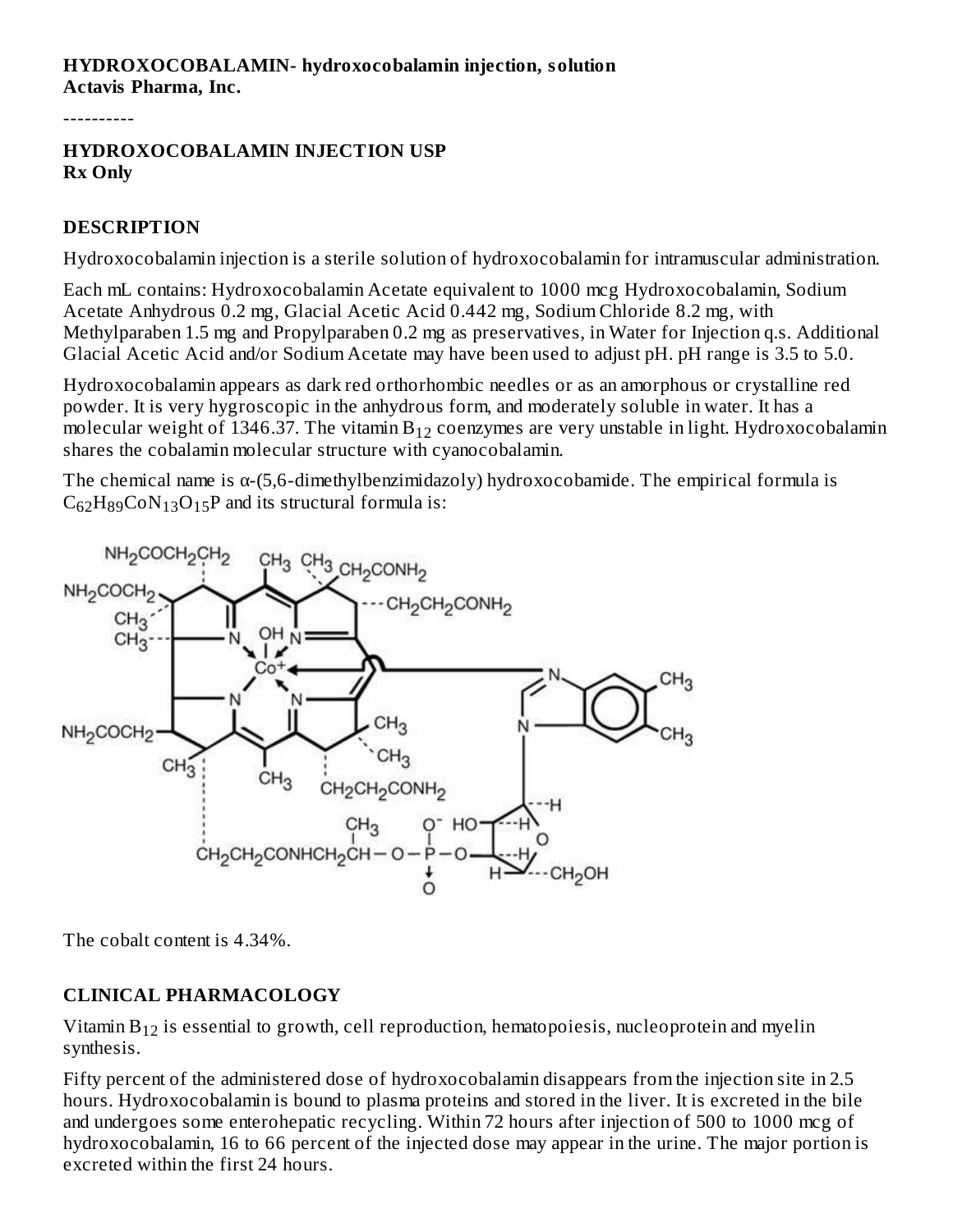#### **INDICATIONS AND USAGE**

- I. Pernicious anemia, both uncomplicated and accompanied by nervous system involvement.
- II. Dietary deficiency of Vitamin  $B_{12}$ , occurring in strict vegetarians and in their breast-fed infants. (Isolated vitamin  $B_{12}$  deficiency is very rare).
- III. Malabsorption of vitamin  $B_{12}$ , resulting from structural or functional damage to the stomach, where intrinsic factor is secreted or to the ileum, where intrinsic factor facilitates vitamin  $\rm B_{12}$  absorption. These conditions include tropical sprue, and nontropical sprue (idiopathic steatorrhea, gluteninduced enteropathy). Folate deficiency in these patients is usually more severe than vitamin  $\rm B_{12}$ deficiency.
- IV. Inadequate secretion of intrinsic factor, resulting from lesions that destroy the gastric mucosa (ingestion of corrosives, extensive neoplasia), and a number of conditions associated with a variable degree of gastric atrophy (such as multiple sclerosis, certain endocrine disorders, iron deficiency, and subtotal gastrectomy). Total gastrectomy always produces vitamin  $\rm B_{12}$  deficiency. Structural lesions leading to vitamin  $B_{12}$  deficiency include regional ileitis, ileal resections, malignancies, etc.
- V. Competition for Vitamin  $B_{12}$  by intestinal parasites or bacteria.

The fish tapeworm (Diphyllobothrium latum) absorbs huge quantities of vitamin  $\rm B_{12}$  and infested patients often have associated gastric atrophy. The blind-loop syndrome may produce deficiency of Vitamin  $B_{12}$  or folate.

- VI. Inadequate utilization of vitamin  $B_{12}$ . This may occur if antimetabolites for the vitamin are employed in the treatment of neoplasia.
- VII. For the Schilling Test.

### **CONTRAINDICATION**

Hypersensitivity to any component of this medication.

### **WARNINGS**

Avoid the intravenous route.

Folic acid is not a substitute for vitamin  $\rm B_{12}$  although it may improve vitamin  $\rm B_{12}$  deficient megaloblastic anemia. Exclusive use of folic acid in treating vitamin  $\mathrm{B}_{12}$  deficient megaloblastic anemia could result in progressive and irreversible neurologic damage.

Blunted or impeded therapeutic response to vitamin  $\mathrm{B}_{12}$  may be due to such conditions as infection, uremia, drugs having bone marrow suppressant properties such as chloramphenicol, and concurrent iron or folic acid deficiency.

### **PRECAUTIONS**

### **General**

The validity of diagnostic vitamin  $\rm B_{12}$  or folic acid blood assays could be compromised by medications, and this should be considered before relying on such tests for therapy.

Vitamin  $\rm B_{12}$  is not a substitute for folic acid and since it might improve folic acid deficient megaloblastic anemia, indiscriminate use of vitamin  $B_{12}$  could mask the true diagnosis.

Hypokalemia and thrombocytosis could occur upon conversion of severe megaloblastic to normal erythropoiesis with  $\rm B_{12}$  therapy. Therefore, serum potassium levels and the platelet count should be monitored carefully during therapy.

Vitamin  $B_{12}$  deficiency may suppress the signs of polycythemia vera. Treatment with vitamin  $B_{12}$  may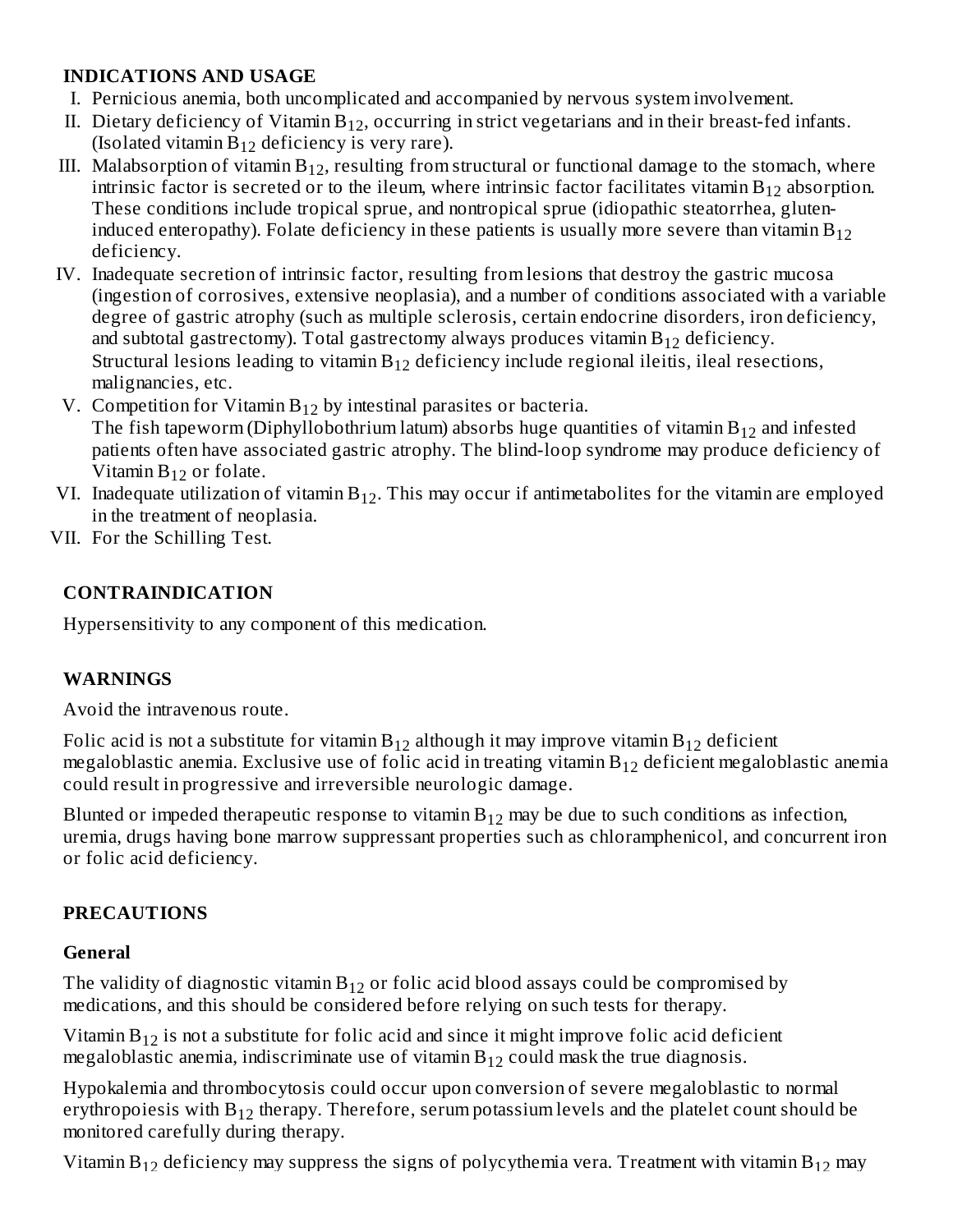unmask this condition. 12 12

### **Carcinogenesis, Mutagenesis, Impairment of Fertility**

Studies of carcinogenicity, mutagenesis, or impairment of fertility have not been performed with hydroxocobalamin.

### **Pregnancy**

*Teratogenic Effects:* Pregnancy Category C: Animal reproduction studies have not been conducted with hydroxocobalamin. It is also not known whether hydroxocobalamin can cause fetal harm when administered to a pregnant woman or can affect reproduction capacity. Hydroxocobalamin should be given to a pregnant woman only if clearly needed.

## **ADVERSE REACTIONS**

Mild transient diarrhea, itching, transitory exanthema, feeling of swelling of entire body, and anaphylaxis.

A few patients may experience pain after injection of hydroxocobalamin.

#### **To report SUSPECTED ADVERSE EVENTS, contact Actavis at 1-800-272-5525 or FDA at 1- 800-FDA-1088 or http://www.fda.gov/ for voluntary reporting of advers e reactions.**

## **OVERDOSAGE**

The intravenous  $LD_{50}$  of hydroxocobalamin in mice is greater than 50 mL/kg.

## **DOSAGE AND ADMINISTRATION**

Protect from light.

Parenteral drug products should be inspected visually for particulate matter and discoloration prior to administration, whenever solution and container permit.

Hydroxocobalamin injection should be given only intramuscularly.

In patients with Addisonian Pernicious Anemia, parenteral therapy with vitamin  $\rm B_{12}$  is the recommended method of treatment and will be required for the remainder of the patient's life. Oral therapy is not dependable. In other patients with vitamin  $\rm B_{12}$  deficiency, the duration of therapy and route of administration will depend upon the cause and whether or not it is reversible.

Confirmatory diagnostic studies should be performed prior to initiating therapy, if possible, and the patient should be followed with appropriate studies to demonstrate hematologic improvement (Hgb, hematocrit, RBC, reticulocyte count). A diagnostic trial utilizing physiologic doses of vitamin B $_{12}$  (1 mcg daily) and observing daily reticulocyte counts after establishing a baseline may also be performed. The observation of reticulocytosis which usually occurs between the third and tenth day of therapy confirms the diagnosis of vitamin  $B_{12}$  deficiency.

In seriously ill patients it may be advisable to administer both vitamin  $\mathrm{B}_{12}$  and folic acid while awaiting the results of distinguishing laboratory studies. It is not necessary to withhold vitamin  $\rm B_{12}$  therapy until the precise cause of  $\rm B_{12}$  deficiency is established since absorption studies can be performed at any time.

Serum potassium should be closely observed the first 48 hours and potassium should be administered if necessary.

# **Treatment of Vitamin B Deficiency 12**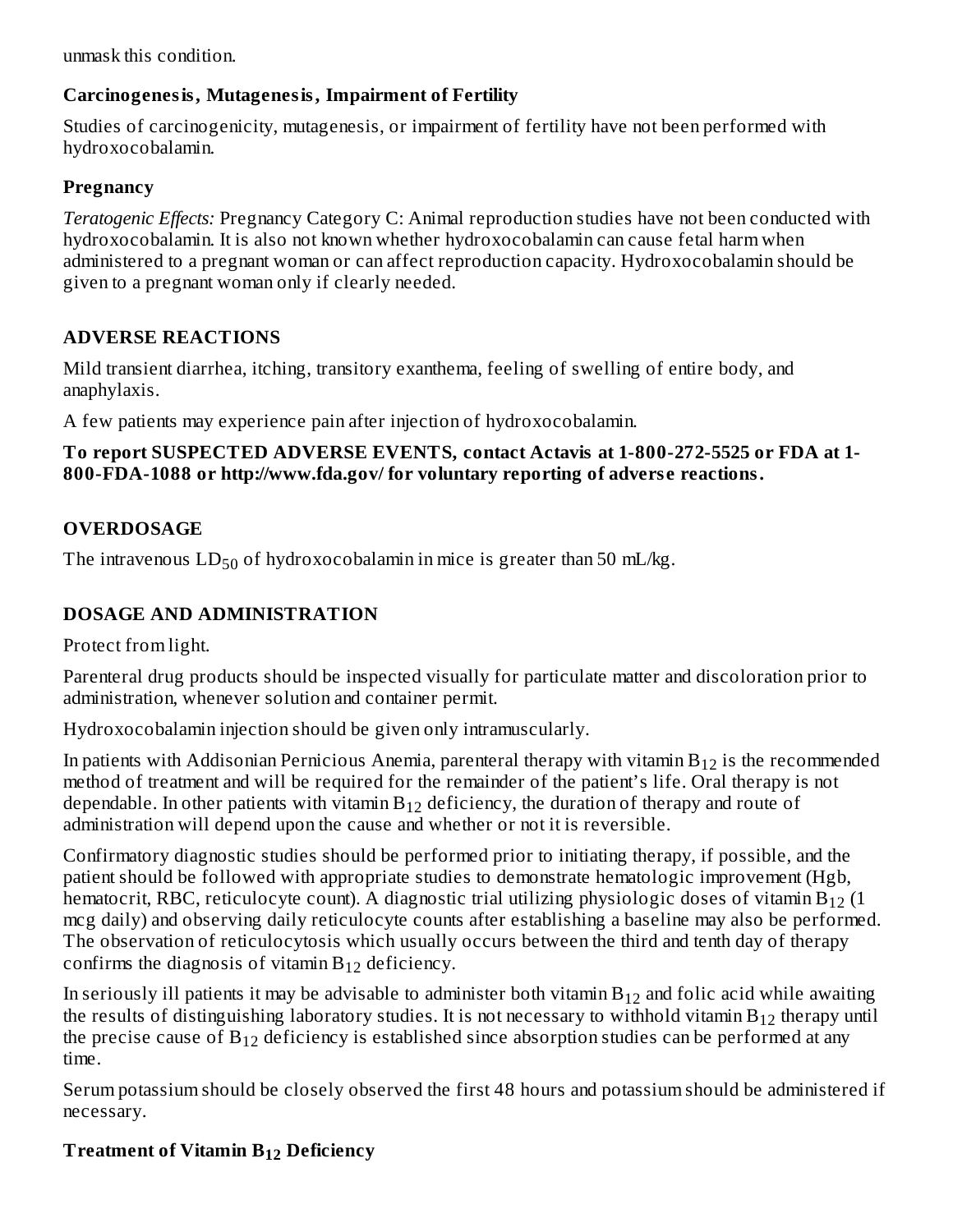Thirty mcg daily for 5 to 10 days followed by 100 to 200 mcg monthly injected intramuscularly. If the patient is critically ill, or has neurologic disease, an infectious disease or hyperthyroidism, considerably higher doses may be indicated. However, current data indicate that the optimum obtainable neurologic response may be expected with a dosage of vitamin  $\mathrm{B}_{12}$  sufficient to produce good hematologic response. Children may be given a total of 1 to 5 mg over a period of 2 or more weeks in doses of 100 mcg, then 30 to 50 mcg every 4 weeks for maintenance.

Patients who have normal intestinal absorption may be treated with an oral therapeutic multivitamin preparation, containing 15 mcg vitamin  $B_{12}$  daily.

### **Schilling Test**

The flushing dose is 1000 mcg.

### **HOW SUPPLIED**

Hydroxocobalamin Injection USP, 1000 mcg/mL is available in a 30 mL multiple dose vial, individually boxed.

Store at 20°-25°C (68°-77°F). [See USP controlled room temperature.] **PROTECT FROM LIGHT.**

Literature revised: January 2017

Manufactured by: **Hikma Farmaceutica** (Portugal) S.A. 2705-906 Terrugem SNT, Portugal

Distributed by: **Actavis Pharma, Inc.** Parsippany, NJ 07054 USA

**PIN229-WAT/2**

## **PRINCIPAL DISPLAY PANEL**

NDC 0591-2888-30 30 mL Sterile Multiple Dose Vial

Hydroxocobalamin Injection USP

30,000 mcg/30 mL (1,000 mcg/mL)

FOR INTRAMUSCULAR USE ONLY

Actavis Rx only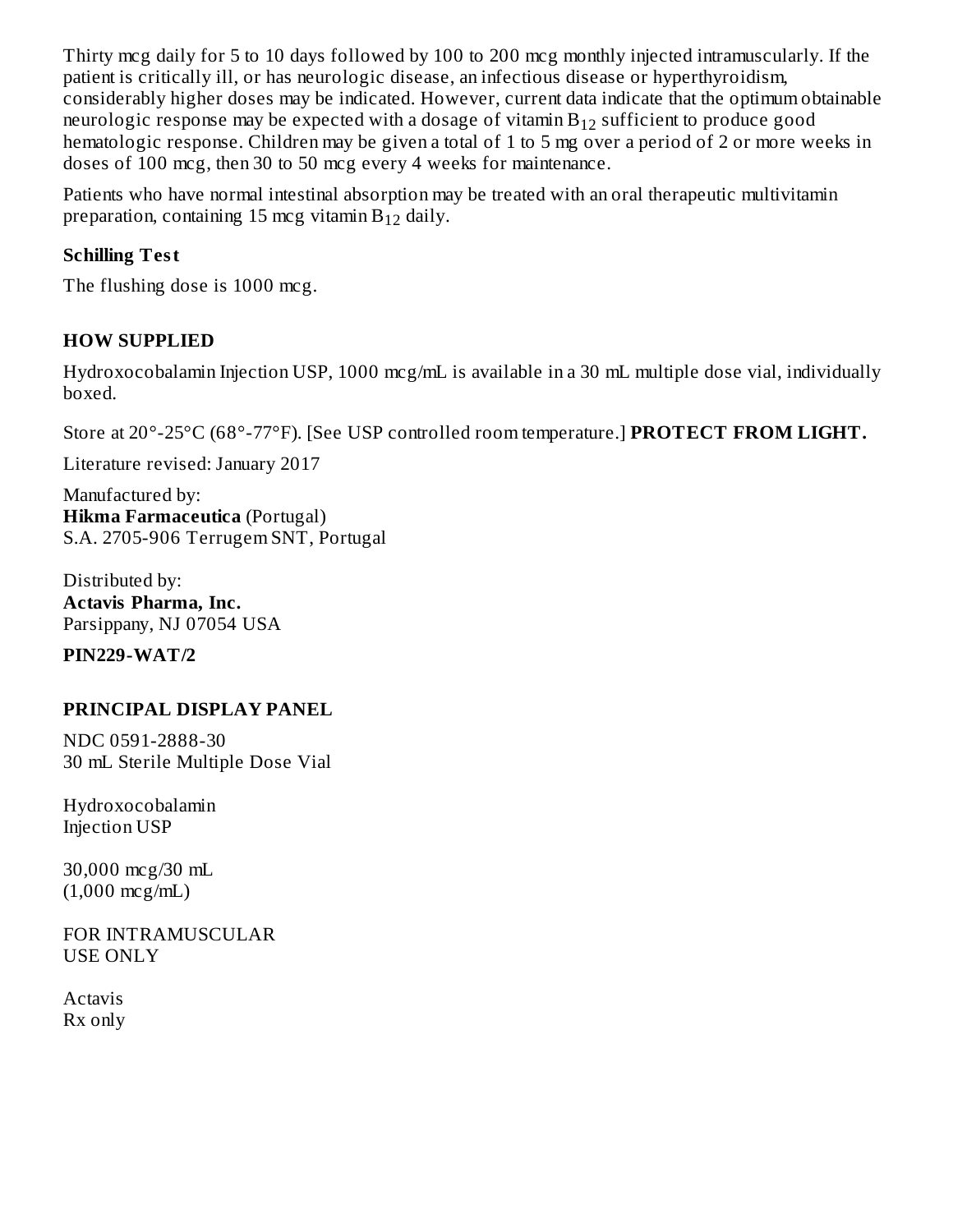

| <b>HYDROXOCOBALAMIN</b>              |                         |                    |               |  |  |  |  |  |
|--------------------------------------|-------------------------|--------------------|---------------|--|--|--|--|--|
| hydroxocobalamin injection, solution |                         |                    |               |  |  |  |  |  |
|                                      |                         |                    |               |  |  |  |  |  |
| <b>Product Information</b>           |                         |                    |               |  |  |  |  |  |
| <b>Product Type</b>                  | HUMAN PRESCRIPTION DRUG | Item Code (Source) | NDC:0591-2888 |  |  |  |  |  |
| <b>Route of Administration</b>       | <b>INTRAMUSCULAR</b>    |                    |               |  |  |  |  |  |
|                                      |                         |                    |               |  |  |  |  |  |
|                                      |                         |                    |               |  |  |  |  |  |